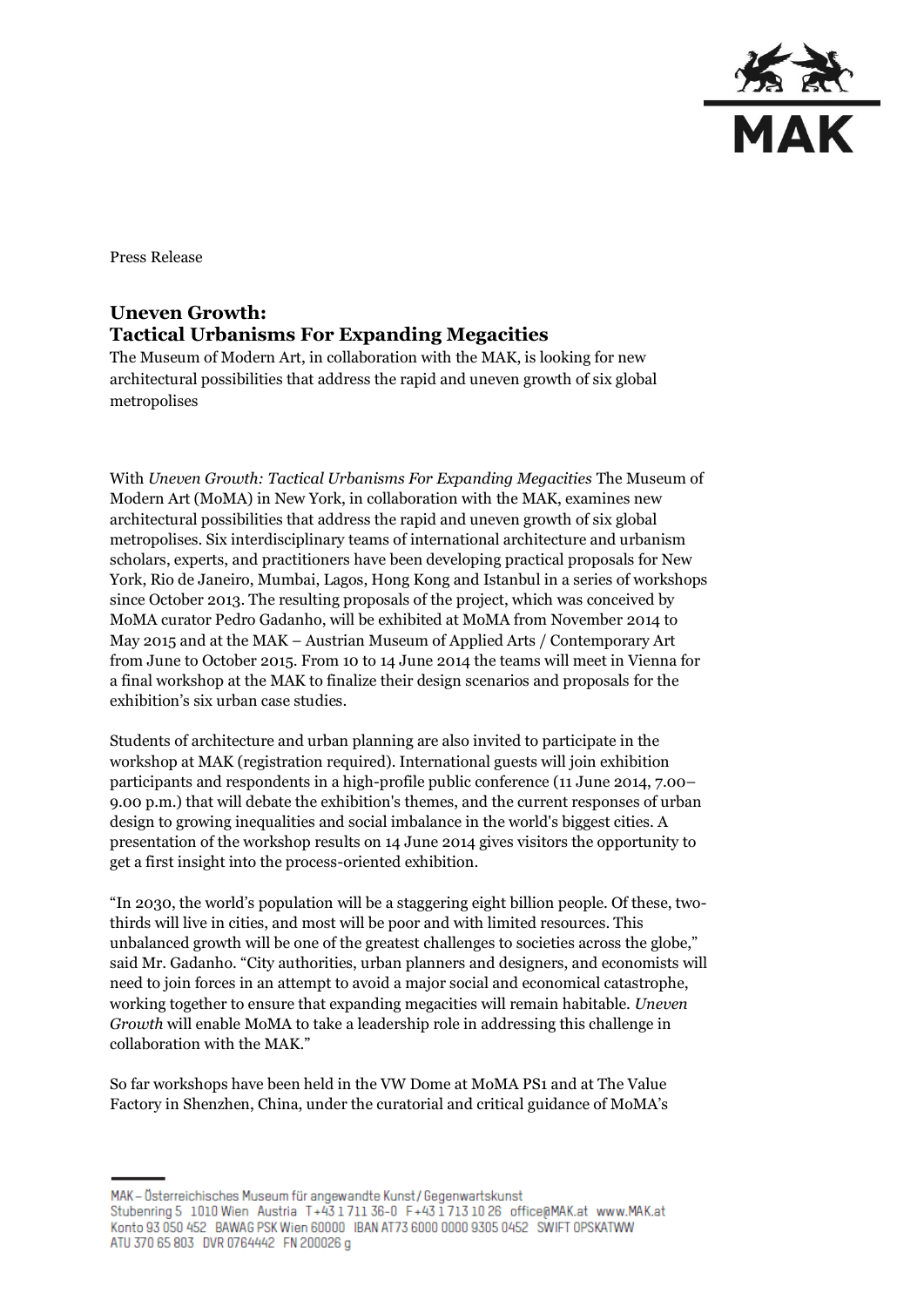

Department of Architecture and Design and an advisory board that includes such leading figures as Saskia Sassen, David Harvey, Ricky Burdett, Neil Brenner, Nader Tehrani, Michael Sorkin, Marc Angélil, Teddy Cruz, and others. The design visions for the selected cities, comprising drawings, renderings, films and animations that were produced by the six teams during the workshop period, will be presented in the exhibition *Uneven Growth: Tactical Urbanisms for Expanding Megacities*. An exhibition catalogue will bring together each of the proposals and groundbreaking essays about the subject.

## *Uneven Growth* **– the teams:**

Six pre-selected teams produce future scenarios and design proposals for each of their assigned urban areas where they live and work.

#### **New York**

Situ Studio, New York, U.S. Cohabitation Strategies (CohStra), New York (USA), and Rotterdam, Netherlands

#### **Rio de Janeiro**

Rua Arquitetos, Rio de Janeiro, Brazil MAS ETH Urban Design, Zurich, Switzerland

## **Mumbai**

URBZ, Mumbai, India POPlab, Massachusetts Institute of Technology (MIT), Cambridge, USA **Lagos**  Nlé, Lagos, Nigeria Inteligencias Colectivas, Madrid, Spain

#### **Hongkong**

MAP Office, Hong Kong, China Network Architecture Lab, Columbia University in the City of New York, USA

#### **Istanbul**

Superpool, Istanbul, Turkey Atelier D'Architecture Autogérée, Paris, France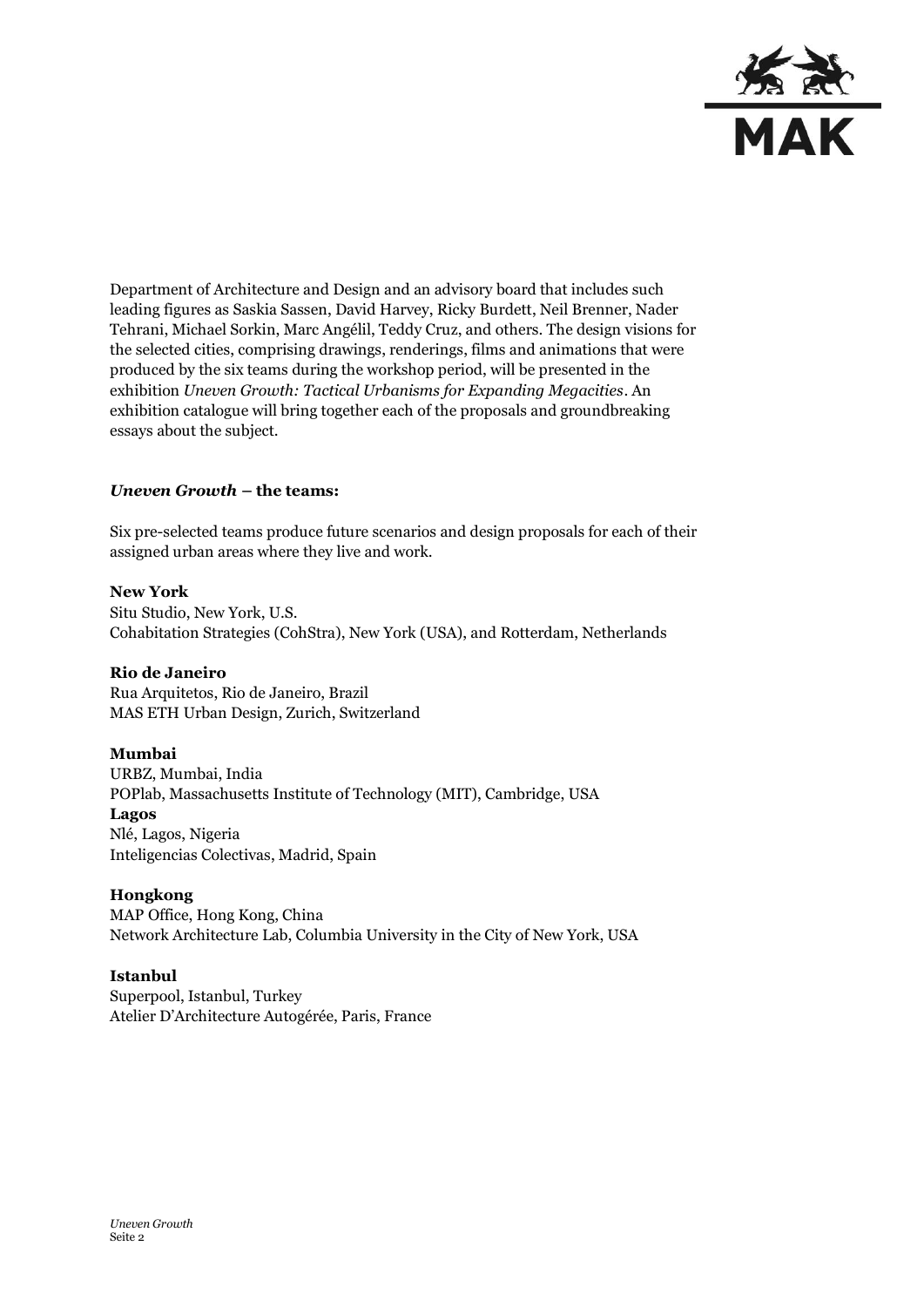

## **PROGRAM DETAILS**

**> Workshop** (limited participation) 10–14 June 2014, 10.00 a.m. – 6.00 p.m.

Architects and urban planners as well as students from these fields are invited to apply for the workshop.

Deadline: 30 May 2014 To apply please submit your CV and a letter of intent to[: workshop@MAK.at](mailto:workshop@MAK.at)

> **Conference** (open to the public) Wednesday, 11 June 2014, 7.00–9.00 p.m. MAK Lecture Hall Admission:  $E$  7.90

Conference Participants: Pedro Gadanho, MoMA, New York Elke Krasny, Academy of Fine Arts, Vienna Hani Rashid, Asymptote Architecture, New York Alice Rawsthorn, International New York Times, London Christoph Thun-Hohenstein, MAK, Vienna

> **Presentation of workshop results** (open to the public)

Saturday, 14 June 2014, 2.00–6.00 p.m. Keynote lecture: Ricky Burdett, LSE Cities, London MAK Lecture Hall Admission:  $\epsilon$  7.90